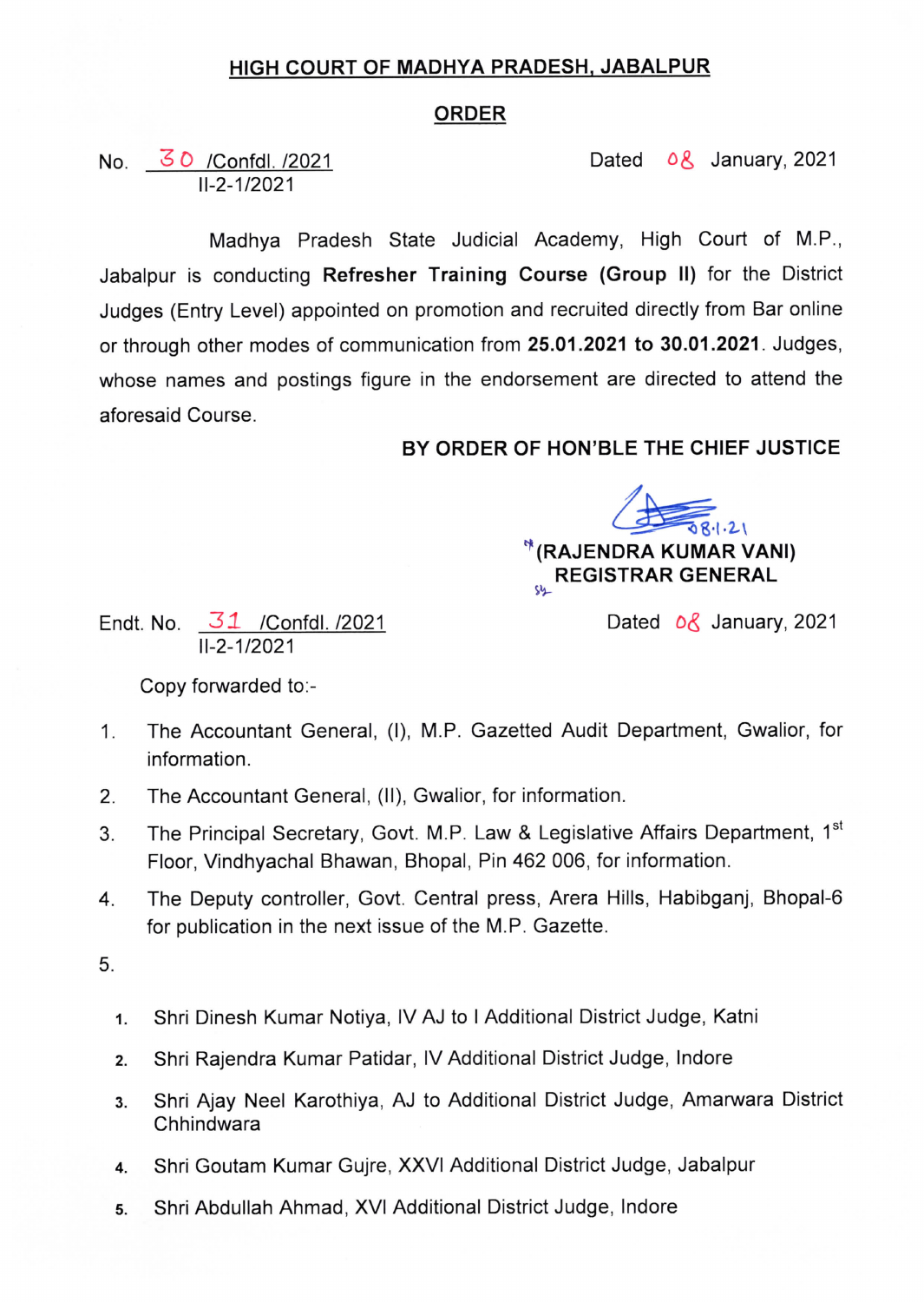- 6. Shri Anand Kumar Sehlam, I Additional District Judge, Kannod District Dewas
- 7' Shri Rakesh Kumar Thakur, AJ to Additional District Judge, Deori District Sagar
- Shri Prempal Singh Thakur, II Additional District Judge, Ujjain 8.
- Shri Sudheer Singh Thakur, V Additional District Judge, Waidhan District  $9<sub>1</sub>$ Singrauli
- 1o. Smt. Sangeeta Patel,I Additional District Judge, Bagli District Dewas
- 11. Smt. Prachi Patel, XV Additional District Judge, Gwalior
- 12. Shri Darasingh Mandloi, Ill Additional District Judge, Khargone District Mandleshwar
- 13. Shri Naresh Meharban Singh Meena, AJ to Additional District Judge, Jawad District Neemuch
- 14. Shri Manwendra Pawar, AJ to Additional District Judge, Sirmaur District Rewa
- 15. Shri Santosh Kumar Kol, III Additional District Judge, Sihora District Jabalpur
- 16. Shri Ajit Kumar Tirki, Il Additional District Judge, Amarpatan District Satna
- 17. Shri Vijay Kumar Sonkar, Vlll Additional District Judge,Katni
- 18. Shri Anil Chouhan, II Additional District Judge, Bina District Sagar
- 19. Shri Dileep Singh, AJ to I Additional District Judge, Begumganj District Raisen
- 2o. Smt. Suman Uike,11 Additional District Judge, Seoni
- 21. Smt. Gyaneshwari Kumre, Additional District Judge, Berasia District Bhopal
- 22. Shri Pradeep Kumar Varkade, Additional District Judge, Churai District Chhindwara
- 23. Shri Deepraj Kawde, AJ to I Additional District Judge, Gohad District Bhind
- 24. Shri Prakash Kerketta, AJ to I Additional District Judge, Sardarpur District Dhar
- 25. Smt. Barkha Dinkar, AJ to I Additional District Judge, Bijawar District **Chhatarpur**

for information and compliance with a direction to attend the aforesaid Course as per the training schedule and under the directions of Director, MPSJA.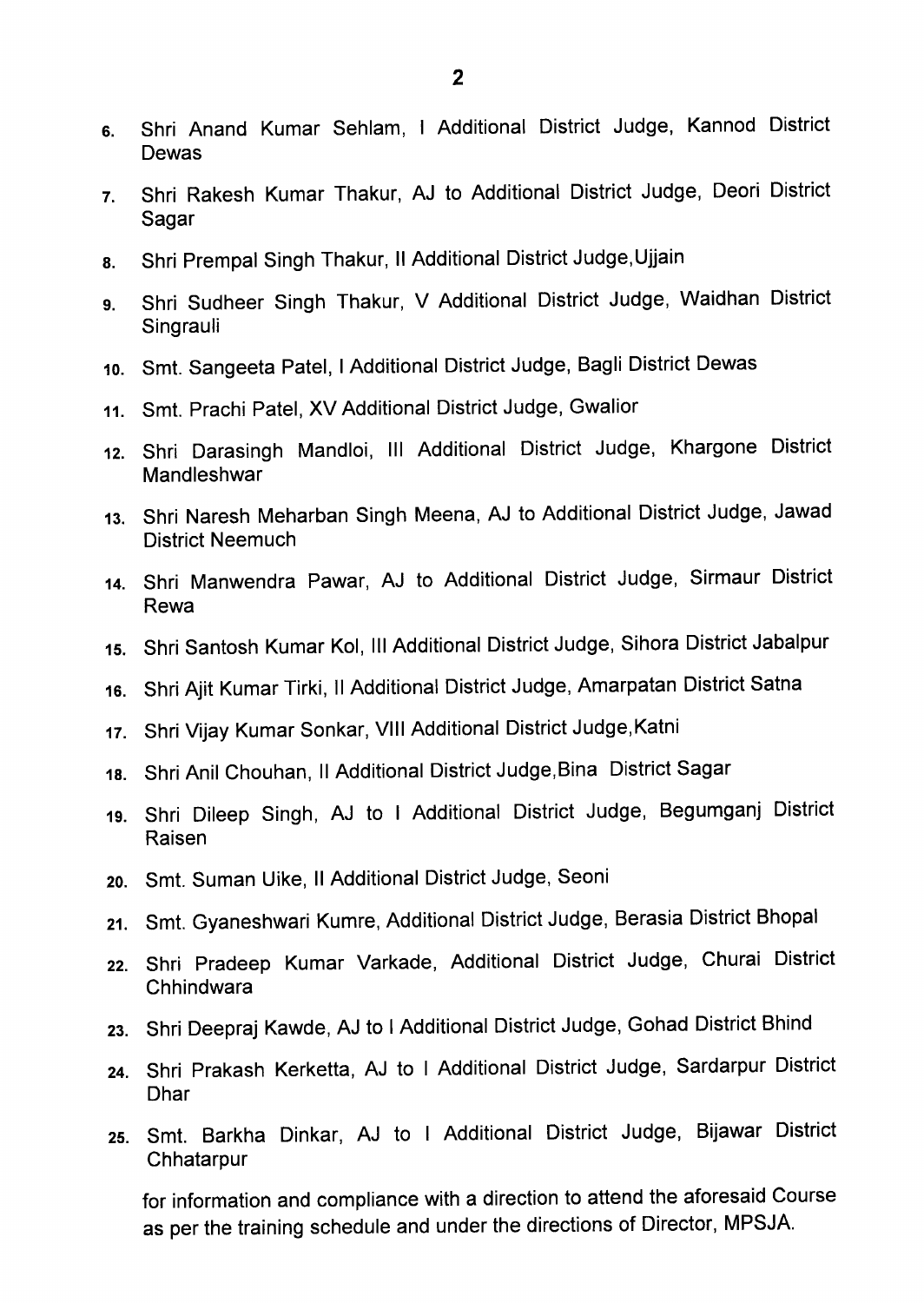The participant District Judges are directed to observe the following instructions :

- to apprise themselves with the Scheme for Judicial Education and Training available on the MPSJA website www.mpsja.mphc.gov.in
- to apprise themselves with the schedule of the programme communicated by Director, MPSJA and strictly follow the same.
- to apprise themselves about the use of Google Meet platform.
- to provide only their gmail id (in use) for accessing the Google Meet link provided by MPSJA immediately on email of the Academy mpjotri@gmail.com
- in case of any need, participants may contact the following lT Officials of the MPSJA on their mobile numbers:

Shri Rahul Jaltodiya - 9685229141

Shri Rahul Agrawal  $-9770227992$ 

Shri Anoop Patel  $-9713968641$ 

- to make themselves available through email and other mode of communications for receiving reading material and other communication from the Academy.
- to strictly follow the timeline provided by Academy relating to the Course.
- the participants shall send one soft copy each of the following to the Academy on official mail of the State Judicial Academy i.e. mpjotri@gmail.com sufficiently in advance i.e. latest by  $18^{th}$  January, 2021.
	- (i) Judgment in sessions case (contested)
	- (ii) Judgment in regular Civil Appeal
	- (iii) Judgment in Criminal Appeal
	- (iv) Order in Criminal Revision
	- (v) Order/Award passed in Motor Accident Claim case
- the participant District Judges shall send legal problems which they want to be addressed during the Course to the Academy by email at mpjotri@gmail.com sufficiently in advance.
- 6. The District & Sessions Judge, Katni/ lndore/ Chhindwara/ Jabalpur/ Dewas/ Sagar/ Ujjain/ Singrauli/ Gwalior/ Mandleshwar/ Neemuch/ Rewa/ Satna/ Raisen/ Seoni/ Bhopal/ Bhind/ Dhar/ Chhatarpur for information and necessary action with a request to for information and necessary action with a request to: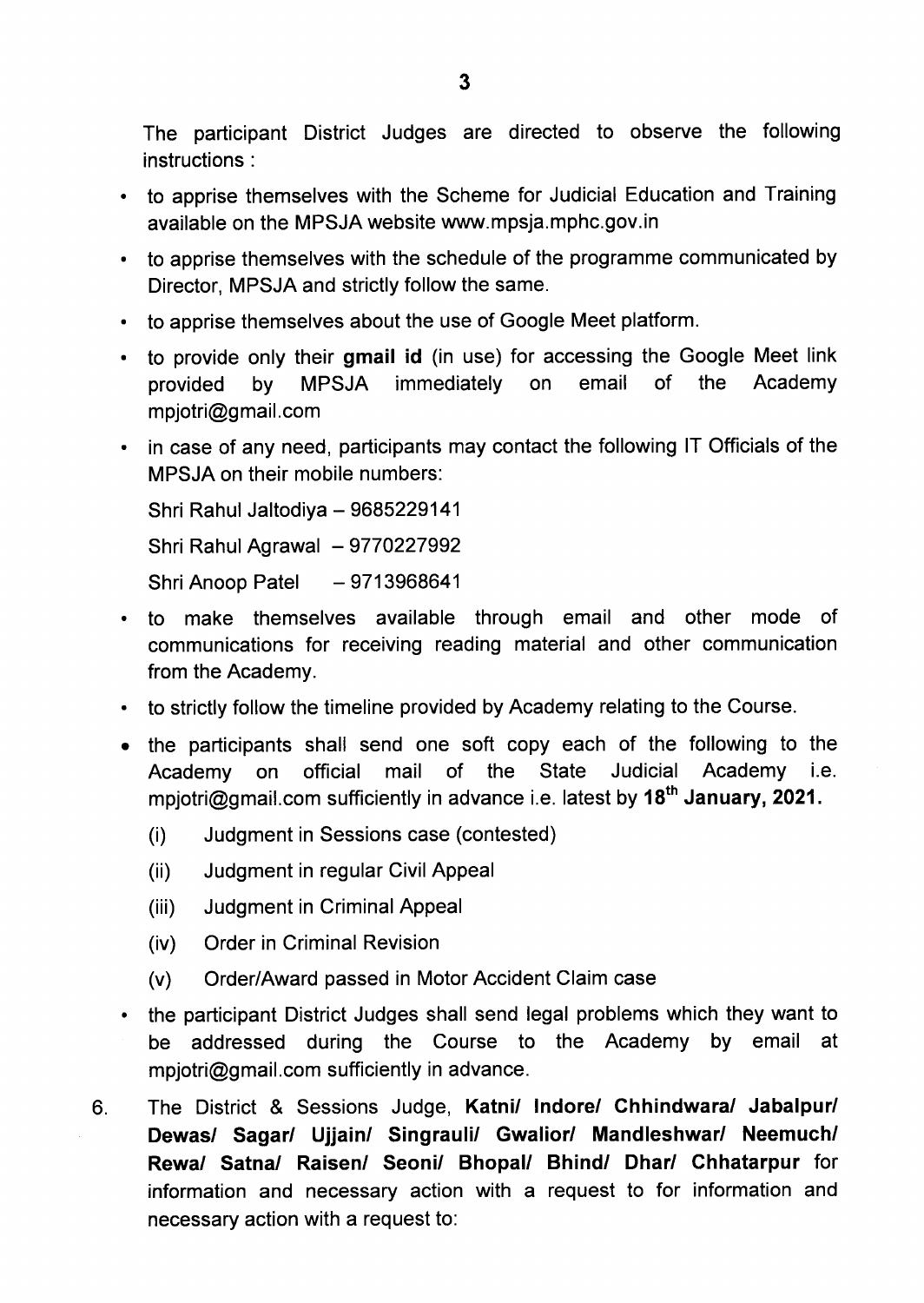- instruct the participant District Judges to attend the aforesaid Course  $\bullet$ under the directions of Director, MPSJA
- to make available verified list of participant District Judges who attended  $\bullet$ the Course directly to the Academy so that participation certificates can be provided to the participant District Judges.
- to direct System Officers/System Assistants to provide necessary technical support for seamless connection of participant District Judges with MPSJA.
- to ensure that necessary arrangements are made at the District  $\bullet$ Headquarters as well as outlying station (if any) for convenient online participation of nominated Judges.
- A budgetary allocation of ` 1,250/- per person has been made for meeting necessary expenses like stationery, photocopy, tea & refreshments etc. during the Course.
- $7<sub>1</sub>$ Director/ Faculty Members (Senior/Junior)/ Deputy Director/ OSD I & 11, Madhya Pradesh State Judicial Academy, Jabalpur for information.
- 8. Senior Principal System Analyst (SA), High Court of Madhya Pradesh, Jabalpur, for sending copy of order by e-mail to following Judicial Officers:-
	- 1. District Judge (Inspection), High Court Premises, Jabalpur/ District Judge (Inspection), J.E.-1, Judges Enclave, Residency Area, lndore-452001/ District Judge (Inspection), 28/8, Race-course Road, Opposite Maila Ground, Gwalior (M.P.), for information.
	- 2. Principal Registrar, High Court of M.P., Bench lndore, for information
	- 3, Principal Registrar, High Court of M.P., Bench at Gwalior, New High Court Building, City Centre, Gwalior, for information.
	- 4. Member Secretary, M.P. State Legal Services Authority, 574, South Civil Lines, Jabalpur, for information.
	- 5. Principal Registrar (Judicial)/ (Vigilance)/ (I.L.R. & Examination), High Court of M.P., Jabalpur, for information.
	- 6. Member Secretary, State Court Management System Committee, High Court of M.P., Jabalpur, for information.
	- 7. Registrar (I.L.)/ (District Establishment)/ (Judicial-I & Secretary, Juvenile Justice Committee)/ (Judicial-ll)/ (Administration)/ (Exam & Labour Judiciary)/ District Judge (Inspection)/ Officer on Special Duty/ Registrar/Secretary, High Court Legal Service Committee, High Court of Madhya Pradesh, Jabalpur, for information.
- 9. Registrar (E.)/ Deputy Controller Accounts / Controller Accounts / Joint Registrar (M) / Deputy Registrar (Judicial), High Court of Madhya Pradesh, Jabalpur, for information.